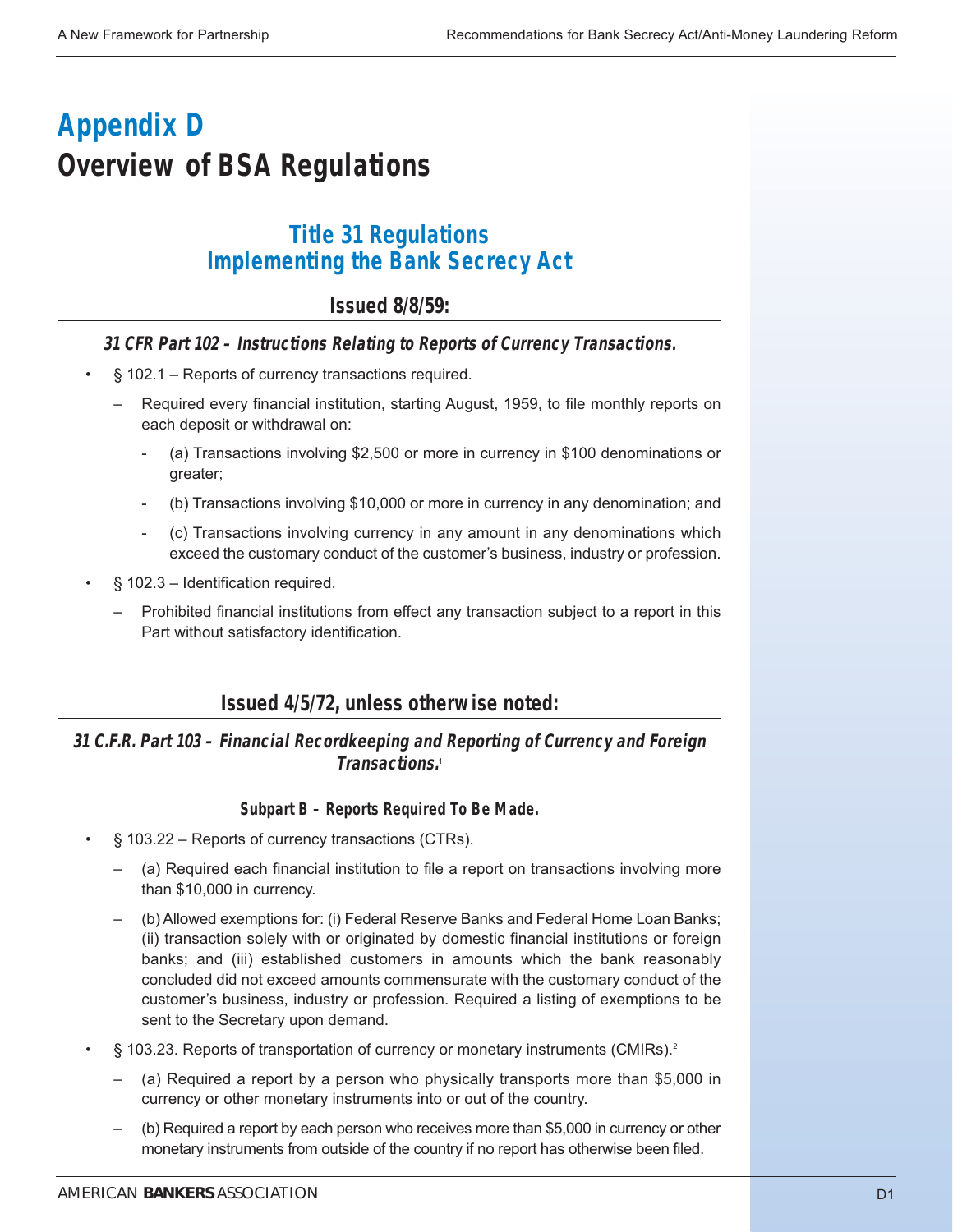- (c) Exempted, in part, the following from the reporting requirements: (i) Federal Reserve Banks; (ii) various financial institutions with respect to shipments made by the postal service or by common carrier; and (iii) various financial institutions with respect to shipments made by an established customer in amounts commensurate with customary conduct of the customer's business, industry or profession.
- § 103.24 Reports of foreign financial accounts (FBARs).
	- Required each person having a financial interest or authority over a financial account in a foreign country to report that relationship on his or her Federal income tax return.
- § 103.26 Identification required.
	- Required a financial institution, before effecting any transaction involving the filing of a CTR, to verify and record the identity of the customer. Verification could be by account number, driver's license, passport, alien identification card or other appropriate document.

#### **Subpart C – Records Required To Be Maintained.**

- § 103.32 Records to be made and retained by persons having financial interests in foreign financial accounts.
	- Required persons having to file an FBAR under 31 C.F.R. § 103.24 to retain records pertaining to the account for 5 years.
- § 103.33 Records to be made and retained by financial institutions
	- Required financial institutions to retain a record of the following:
		- (a) Extensions of credit over \$5,000, unless secured by real estate.
		- (b) Transfers of funds, currency or other monetary instruments of more than \$10,000 to a place outside the country.
- $\S$  103.34 Additional records to be made and retained by banks.<sup>3</sup>
	- (a) Required a bank, with respect to each deposit account opened after 6/30/72, to obtain a taxpayer identification number of all individuals having a financial interest in the account.
	- (b) Required a bank to obtain a copy of, among other things, the following:
		- Signature cards.
		- Account statements.
		- Checks greater than \$100.
		- Deposits greater than \$100.
		- Transfers of funds of more than \$10,000 to a place outside the country.
		- Transfers of funds from a foreign bank.
		- Records necessary to reconstruct a transaction in excess of \$100.
- § 103.35 Additional records to be made and retained by brokers and dealers in securities.<sup>4</sup>
	- Set forth the records to be maintained by brokers and dealers in establishing an account.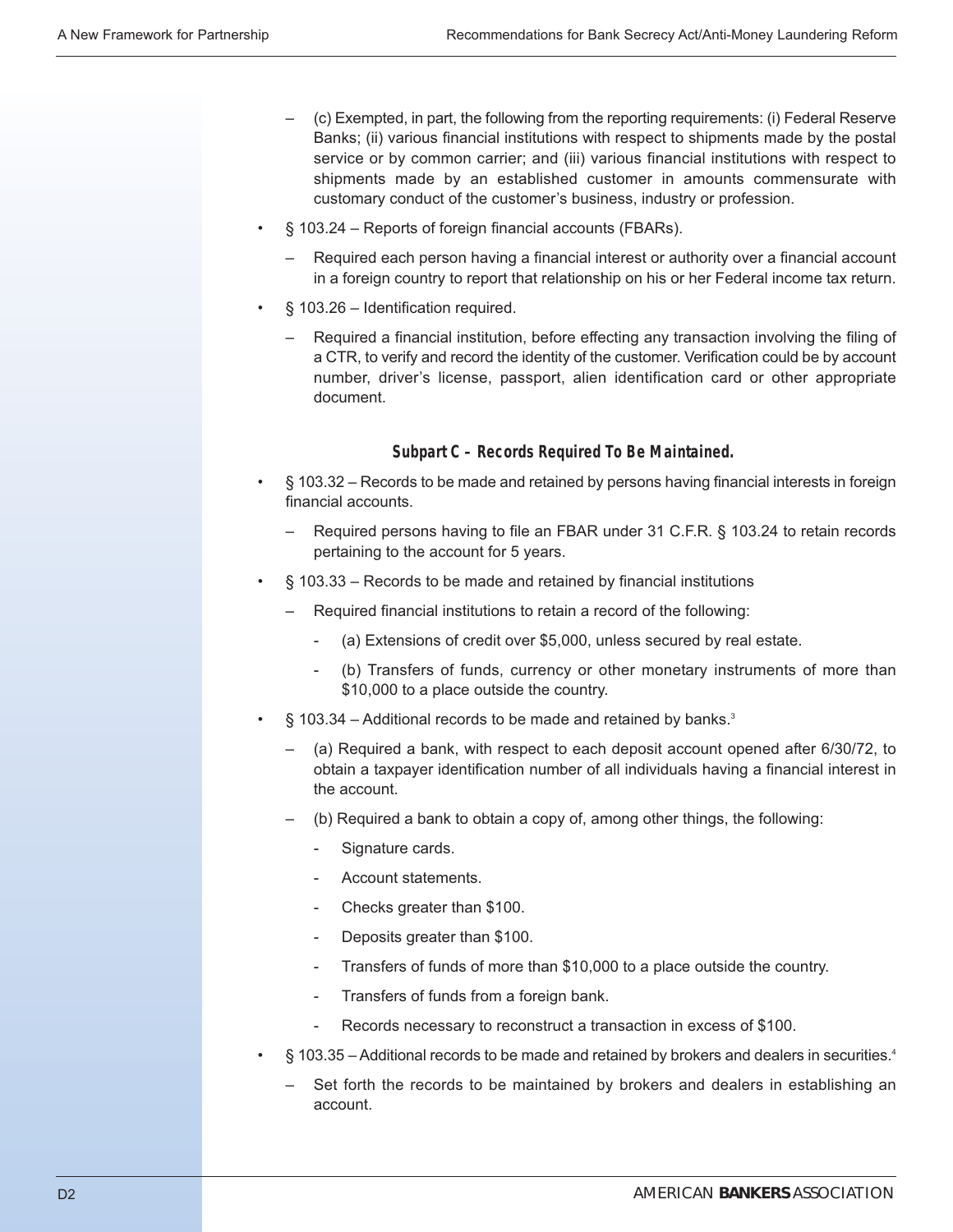- § 103.36 Nature of records and retention period.
	- Set forth a general record retention period of 5 years.
		- For records under § 103.34(b)10), pertaining records necessary to reconstruct a transaction in excess of \$100, the record retention period was 2 years..
- § 103.47 Civil Penalties.
	- (a) Authorized a CMP of \$1,000 against any domestic financial institution or employee for a willful violation of C.F.R. Part 103.
	- (b) Authorized a CMP for a CMIR violation up to the amount of the transaction.
- $§$  103.49 Criminal penalty.
	- (a) Authorized a criminal penalty for a willful violation of 31 C.F.R. Part 103 of \$1,000/ 1 year.
		- Authorized a further penalty of \$10,000/ 5 years if the violation is also a violation of Title I of the BSA (pertaining to recordkeeping requirements) and if the violation is in furtherance of any Federal felony.
	- (b) Authorized a criminal penalty for a willful violation of Title II of the BSA (pertaining to reporting requirements) of \$500,000/ 5 years if the violation is:
		- In furtherance of any Federal crime; or
		- Is a part of a pattern involving \$100,000 within 12 months.
	- (c) Authorized a criminal penalty of \$10,000/ 5 years for a false statement made in connection with BSA reports.

### **Issued 12/20/77:**

- $§ 103.24 FBARs.$ 
	- Amended this section to require the FBAR to be filed annually with the Secretary on a form prescribed by the Secretary instead of on the annual Federal income tax return.
	- Amended this section to require a person who has a financial interest of 25% or more in a foreign account to note that on the form filed. Such an individual will be required to provide more information upon request.

### **Issued 5/15/78:**

- § 103.34 Additional records to be made and retained by banks.
	- Added certificates of deposit issued after 5/31/78 to ¶ (a)(1).
	- Added discussion at the end of  $\P$  (a) dealing with the situation where the bank is acting as an agent re a certificate of deposit.
	- $-$  Added  $\P\P$  (b)(11) and (12) to the end of the regulation addressing information needed for certificates of deposit.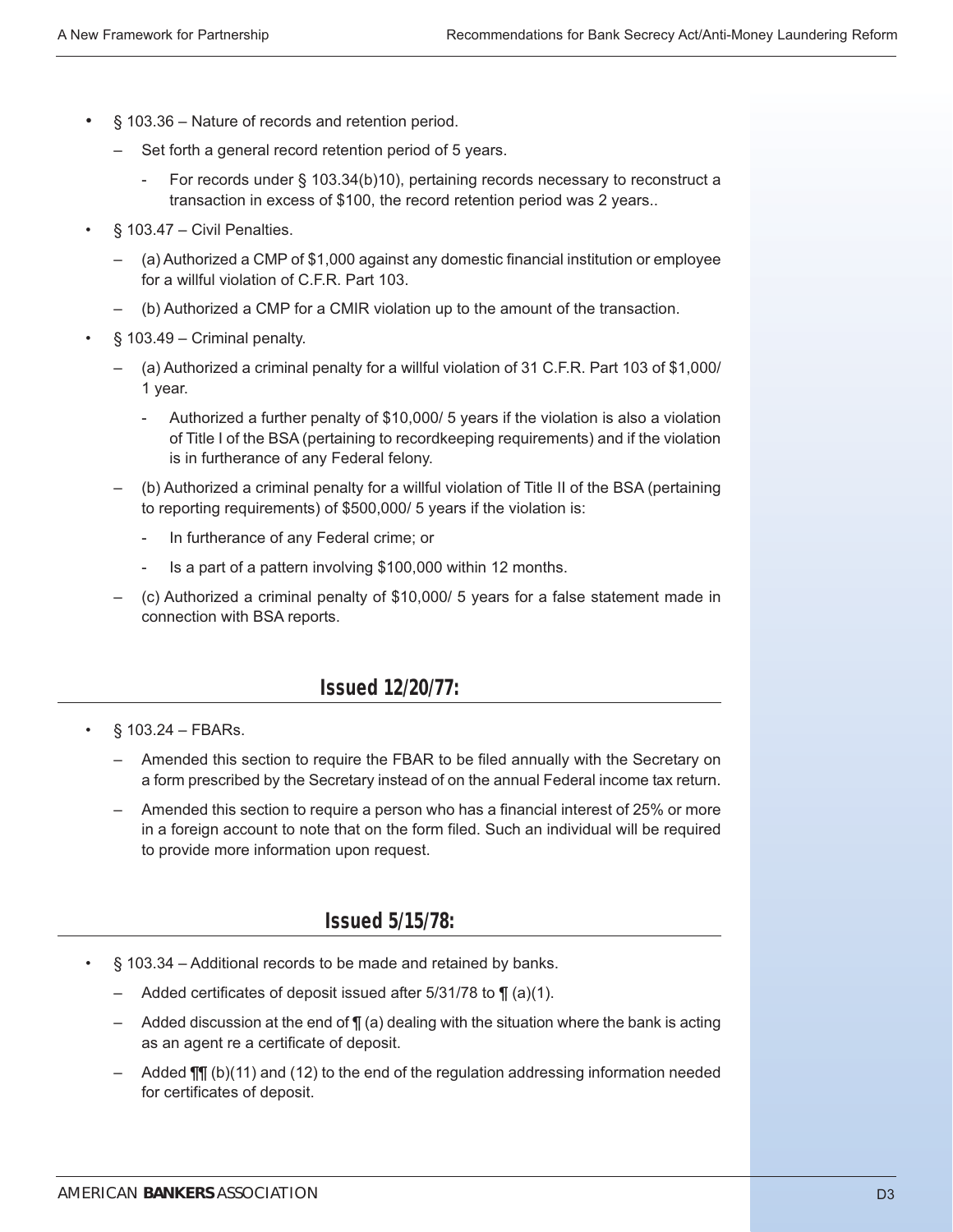### **Issued 6/5/80:**

- $§ 103.22 CTRs.$ 
	- (a) Added to this paragraph the fact that the report shall be made on forms prescribed by the Secretary.
	- (b) Revised the exemptions: to include (i) Federal Reserve Banks and Federal Home Loan Banks; (ii) transactions between domestic banks; and (iii) transactions by nonbank financial institutions with commercial banks.
		- Further revised the exemptions to allow for exemptions for:
			- › Established customers who are U.S. residents and operate a retail business in the U.S., except for dealerships for cars, boats or planes.
			- › Established U.S. customers who operate a sports arena, race track, etc., including licensed check cashers.
			- › Transactions with the Federal, State or local governments.
			- › Established U.S. business customers who pay employees in cash.
	- (c) Revised the explanation of the level of an exemption to be those amounts which the bank reasonably concluded were commensurate with the customary conduct of the customer's business [deleting the phrase "industry or profession"] and further restricted the governmental exemptions to those that are customary. The paragraph continued to require a listing of exemptions to be sent to the Secretary upon demand.
	- (d) Provided for a bank to be able to apply for other exemptions.
	- (e) Required a centralized record of exemptions to be kept and required the records to be provided to Secretary upon request.
- $§$  103.25 Filing of reports.
	- Amended this section to require that CTRs be filed within 15 days, instead of 45.
	- Added a requirement that the reports be retained for 5 years.
- § 103.26 Identification required.
	- Added a phrase to this section to the effect that if a customer is an alien, or not a U.S. resident, verification has to be made by passport, alien identification card or other official document evidencing nationality or residence.

### **Issued 2/6/85:**

- $§ 103.22 CTRs.$ 
	- (a) Amended to add a separate section to this paragraph which added casinos to the coverage of the regulation.
- § 103.36 Additional records to be made and retained by casinos.
	- Set forth the records to be maintained by casinos relating to accounts opened and credit extended.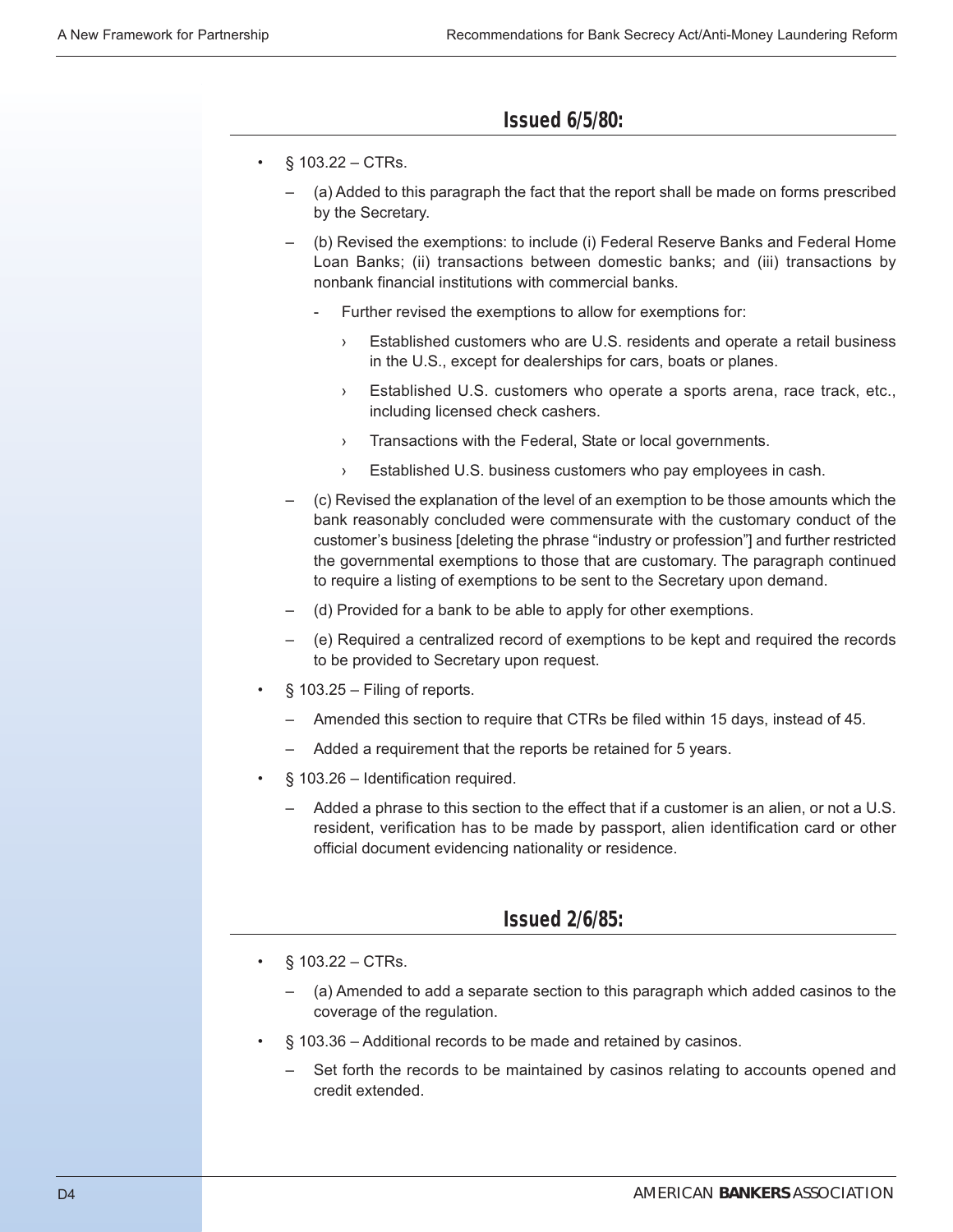# **Issued 5/1/85:**

- § 103.23 CMIRs.
	- (a) Added the phrase "or attempts."
	- Increased the threshold for reporting CMIRs from \$5,000 to \$10,000.
- § 103.47 CMPs.
	- (a) Increased the CMP for a willful violation of this Part [31 C.F.R. Part 103] from \$1,000 to \$10,000.
- § 103.49 Criminal penalty.
	- (a) Changed the phrase from "Any person who willfully violates any provision of this part . . ." to "Any person who willfully violates any provision of title I of Pub. L. 91-508 [the 1970 Act] (pertaining to recordkeeping), or of this part . . ."
	- (b) Added a new ¶ (b) for a violation of Title II of the 1970 Act, pertaining to reporting, established a penalty of \$250,000/ 5 years.
	- Old (b) and (c) became (c) and (d).
- § 103.52 Rewards for informants.
	- Added this new regulation which provided for rewards:
		- For recoveries in excess of \$50,000, rewards for informants could be 25% of the net recovery, up to \$150,000.

# **Issued 7/8/85:**

- § 103.25 Reports of transactions with foreign financial agencies.
	- Added this regulation indicating that the Secretary may, when deemed appropriate, promulgate regulations requiring specified financial institutions to file reports of certain transactions with designated foreign financial agencies. The Secretary may issue the regulation without notice if there is good cause.

# **Issued 10/22/85:**

- § 103.22 CTRs.
	- (a) Rewritten with no substantive changes.
- § 103.23 CMIRs.
	- Deleted the phrase at the end of  $\P$  (a) saying that "A transfer of funds through normal banking procedures which does not involve the physical transportation of currency …" does not have to be reported and put it at the beginning of ¶ (d).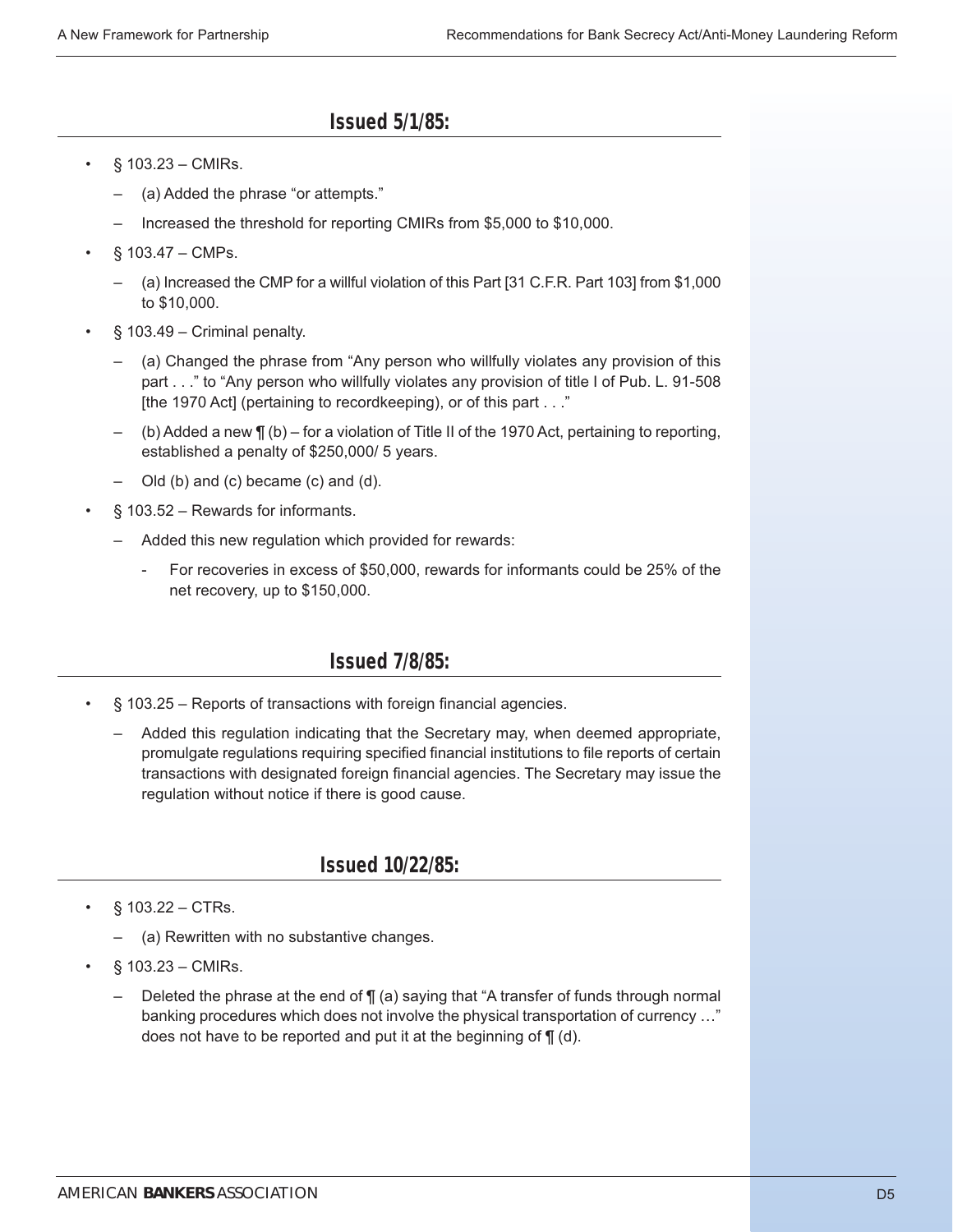### **Issued 4/8/87:**

- $§ 103.22 CTRs.$ 
	- (a) Added section to  $(a)(1)$  to require financial institutions to aggregate multiple currency transactions made on a single business day.
	- Added section to (a)(2) to require casinos to aggregate multiple currency transactions made within any 24 hour period that the casinos knows are on behalf of any one person.
	- Added  $\P$  (a)(3) stating that a financial institution includes all of its domestic branches for reporting purposes.
	- (b) Added "regularly scheduled passenger carrier or any public utility" to the list of established customers that can be exempt.
	- (c) Excluded licensed check cashing services from the prohibition of exempting nonbank financial institutions.
	- (d) Added ¶ (d) requiring the signed statement after 10/27/86 of the customer in order to exempt the customer.
	- (e) Added requirement to requests for further exemptions that the customer sign a statement.
- § 103.27 Identification required.
	- Added statement that use of a bank signature card for identification is not sufficient unless it "was issued after documents establishing the identity of the individual were examined and notation of the specific information was made on the signature card."
	- Added "the mere notation of 'known customer' or 'bank signature card on file' on the report is prohibited."
- § 103.32 Records required to be retained for FBARs.
	- Added "or signature or other authority over any such account" after phrase "Records of accounts … shall be retained by each person having a financial interest in …."
- § 103.33 Records to be retained by financial institutions.
	- Increased the threshold requirement for retaining records of extensions of credit from \$5,000 to \$10,000.
- § 103.34 Additional records to be retained by banks.
	- Changed time frame for getting information on new accounts from 45 days to 30 days.
	- Added ¶ (b)(13) pertaining to deposits or credits in excess of \$100 for direct deposit or wire transfer transactions.
- § 103.35 Additional records to be made and retained by brokers or dealers in securities.
	- Changed time frame for getting information on new accounts from 45 days to 30 days.
- § 103.37 Additional records to be made and retained by currency dealers or exchangers.
	- Added new regulation setting forth the records to be maintained by currency dealers or exchangers in establishing an account or line of credit.
- $§$  103.47 Civil penalty.
	- Substantially rewrote the regulation to read as follows: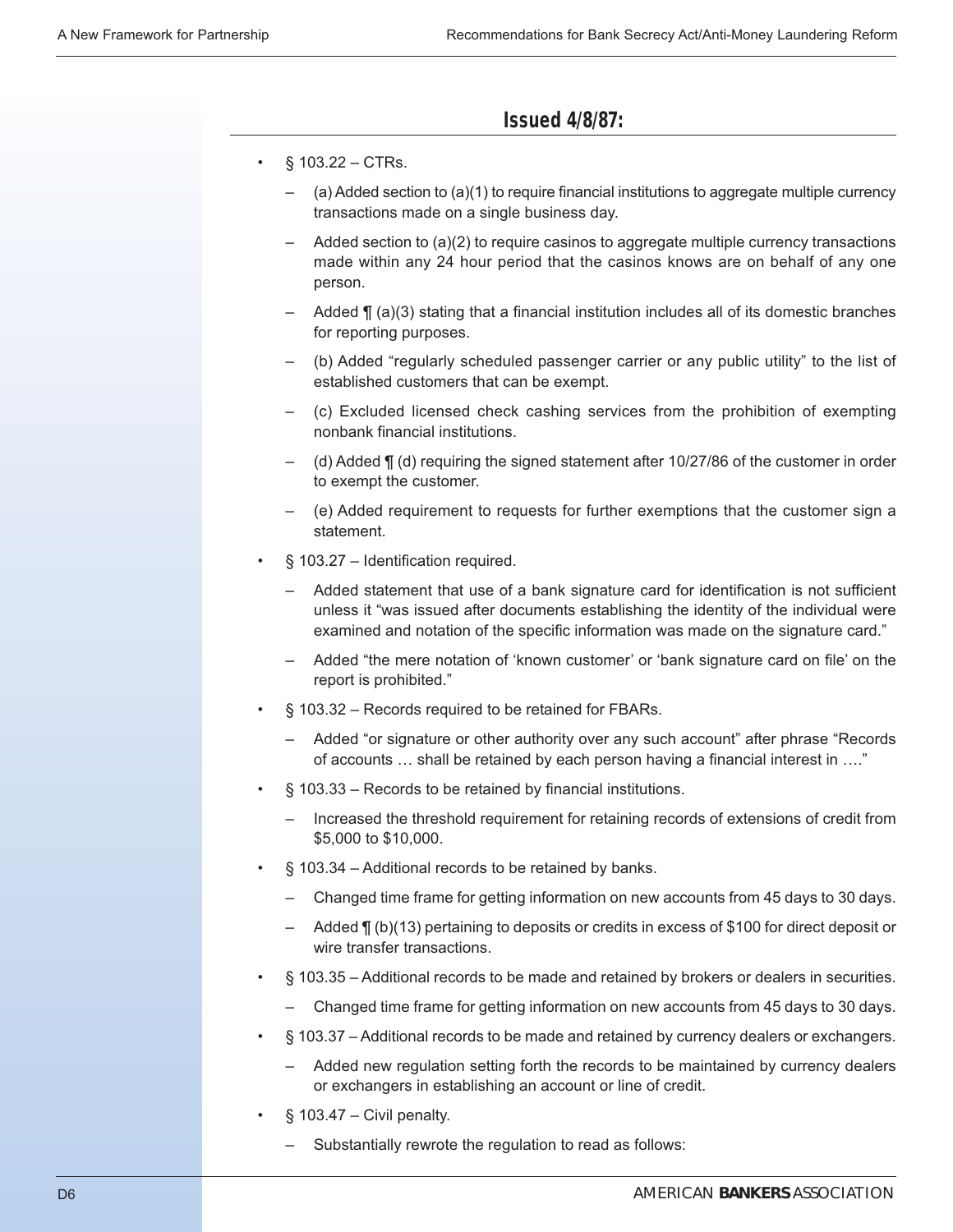- (a) Added new paragraph to authorize a CMP for a willful violation of the BSA reporting requirements or the recordkeeping requirements of § 103.22 (CTRs) of \$1,000 against a bank.
- (b) Modified former  $\P$  (a) to authorize a CMP for a willful violation occurring between 10/12/84 – 10/27/86 of any BSA reporting requirement or the recordkeeping requirements of § 103.32 (FBARs) of \$10,000 against a bank.
- (c) Added new paragraph to authorize a CMP for a willful violation of BSA recordkeeping requirements, except under § 103.32 (FBARs), of \$1,000 against a bank.
- (d) Was former  $\P$  (b) but was otherwise not changed.
- (e) Added new paragraph to authorize a CMP for a willful violation occurring after 1/26/87 of § 103.53 (structuring) equal to the amount of the transaction.
- (f) Added new paragraph to authorize a CMP for a willful violation occurring on or after 10/28/86 of the BSA reporting requirements, except for §§ 103.24 (FBARs), 103.25 (transactions with foreign agencies) and 103.32 (FBAR records), equal to the amount of the transaction or \$25,000, whichever was greater, up to \$100,000 against a bank.
- (g) Added new paragraph to authorize a CMP for a willful violation occurring on or after 10/28/86 of §§ 103.24, 103.25 or 103.32 against an individual. For violations of § 103.24, the CMP would be equal to the amount of the transaction or \$25,000, whichever was greater, up to \$100,000; for §§ 103.25 or 103.32, the CMP would be the balance of the account or \$25,000, whichever was greater, up to \$100,000.
- (h) Added new paragraph to authorize a CMP of \$500 for a negligent violation of BSA.
- § 103.53 Structured transactions.
	- Added this new section to prohibit structured transaction to evade the CTR reporting requirements.

### **Issued 1/13/88:**

- $§ 103.22 CTRs.$ 
	- (a) Added the Postal Service as an entity that has to file CTRs.

### **Issued 2/12/88:**

- § 103.23 CMIRs.
	- Raised the threshold with regard to persons who receive currency from abroad for which a report has not been filed, from \$5,000 to \$10,000.<sup>5</sup>
- § 103.25 Reports of transactions with foreign financial agencies.
	- Added provision stating that if financial institution is given notice of a reporting requirement by means other than through the Federal Register, the Secretary may prohibit further disclosure of the reporting requirement.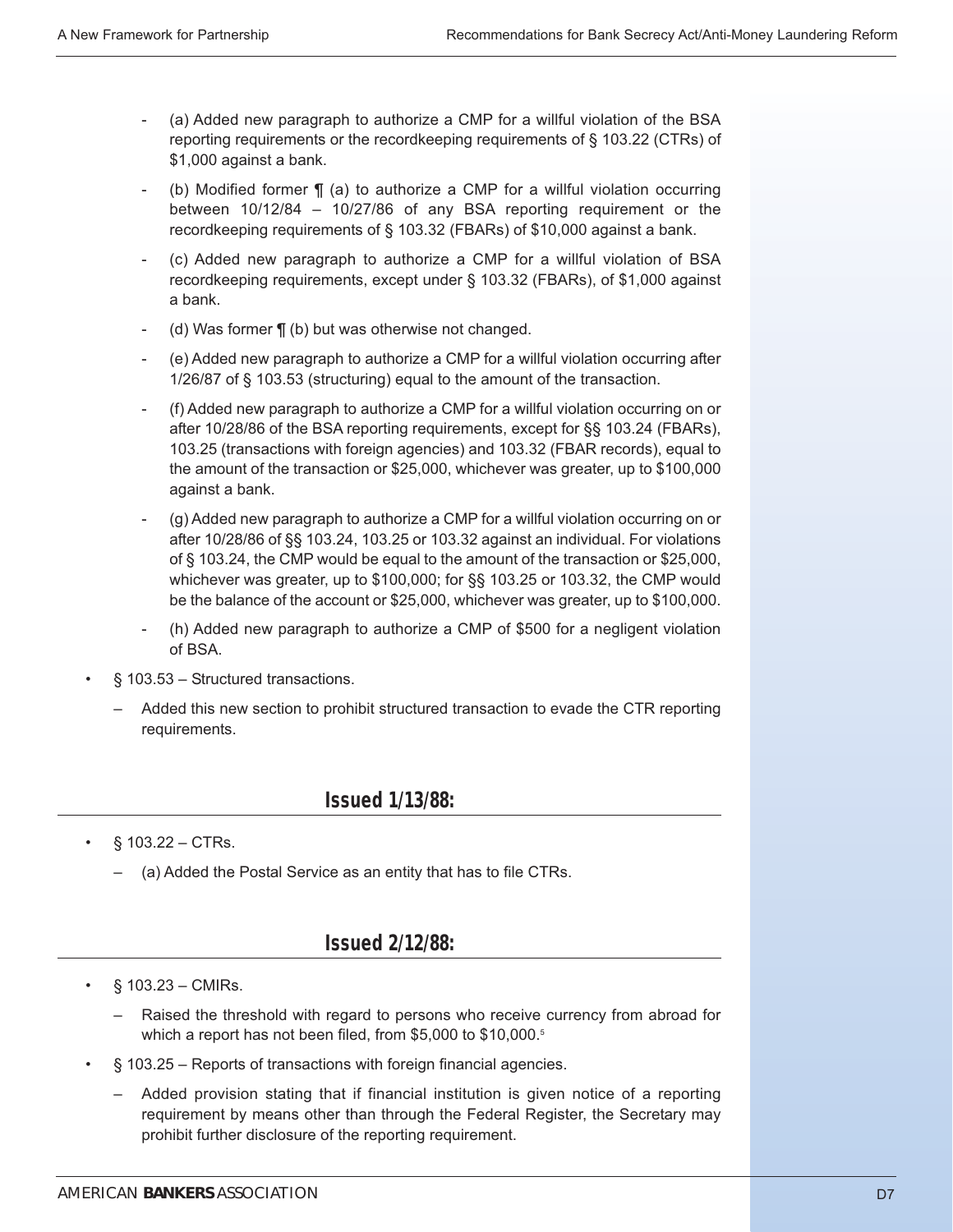- $§$  103.49 Criminal penalty.
	- (c)(1) Changed the language from "Committed in furtherance of the commission of any other violation of Federal law" to "Committed while violating another law of the United States."
	- (c)(2) Increased the penalty for violation of Title II of BSA (pertaining to reporting requirements) while violating another law or as part of a pattern involving \$100,000 within 12 months from \$500,000/ 5 years to \$500,000/ 10 years (no change in the dollar amount).

### **Issued 1/23/89:**

- § 103.27 Identification required.
	- Changed phrase from "for whose or which account" to: "on whose behalf."

### **Issued 7/6/89:**

- $§ 103.23 CMIRs.$ 
	- (a) and (b) Added term "at one time" so it reads "in an aggregate amount exceeding \$10,000 at one time … ."
	- (c) Added ¶ (8) to not require a report for restrictively endorsed traveler's checks.

### **Issued 8/16/89:**

- § 103.26 Reports of certain domestic coin and currency transactions.
	- Added new regulation authorizing the issuance of "geographic targeting orders."
- § 103.33 Records to be made and retained by financial institutions.
	- Added a new ¶ (d) which required a record retention of documents under 103.26(a), pertaining to geographic targeting orders, of five years.
- § 103.38 Nature of records and retention period.
	- Made a corresponding record retention requirement of five years for documents under § 103.26.

# **Issued 5/15/90 (effective 8/13/90):**

- § 103.29 Purchase of bank checks and drafts, cashier's checks, money orders and traveler's checks.
	- Added new section that sets forth requirements for recordkeeping with regard to the sale of certain monetary instruments for \$3,000 or more.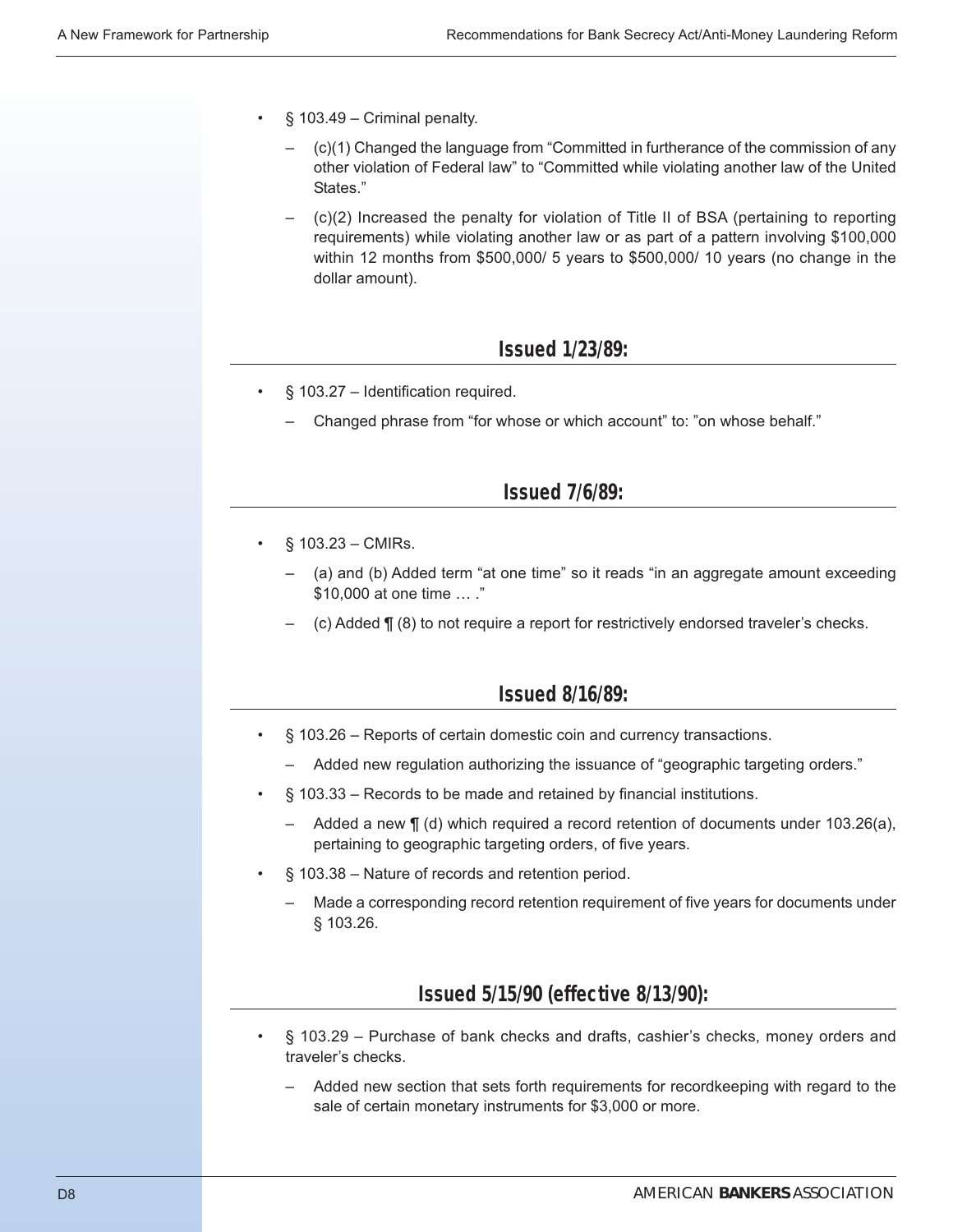# **Issued 3/12/93:**

- $§ 103.22 CTRs.$ 
	- $-$  (a)(2) Expanded and rewrote section pertaining to casinos.<sup>6</sup>
- § 103.28 Identification required.
	- Expanded and rewrote section adding paragraphs pertaining to casinos.<sup>7</sup>
- § 103.36 Additional records to be made and retained by casinos.<sup>8</sup>
	- Added requirement to  $\P$  (a) that the casino verify the name and address of the account holder or borrower.
	- Increased the threshold amount for additional record keeping requirements with regard to extensions of credit from \$2,500 to \$3,000.
	- Added ¶ (b)(9)-(15) setting forth with more specificity the records the casino is required to maintain.
- $\S$  103.54 Special rules for casinos.<sup>9</sup>
	- New regulation issued to set forth requirements for compliance programs for casinos.

# **Issued 10/17/94:**

- § 103.29 Purchase of bank checks and drafts, cashier's checks, money orders and traveler's checks.
	- Modified and shortened the regulation.

# **Issued 12/1/94:**

- $$103.22 CTRs.$ 
	- Amended section pertaining to casinos by deleting  $\P$  (a)(2)(iv).
- § 103.36 Additional records to be made and retained by casinos.
	- Reduced the threshold amount for additional record keeping requirements with regard to extensions of credit from \$3,000 back down to \$2,500.
	- Deleted ¶¶ (b)(9), (10) and (13)-(15) from earlier version of the regulation.
- § 103.54 Special rules for casinos.
	- Made minor changes to  $\P$  (a).
	- Deleted ¶¶ (b) and (d) from earlier version of the regulation.

# **Issued 1/3/95:**

§ 103.25 – Reports of transactions with foreign financial agencies.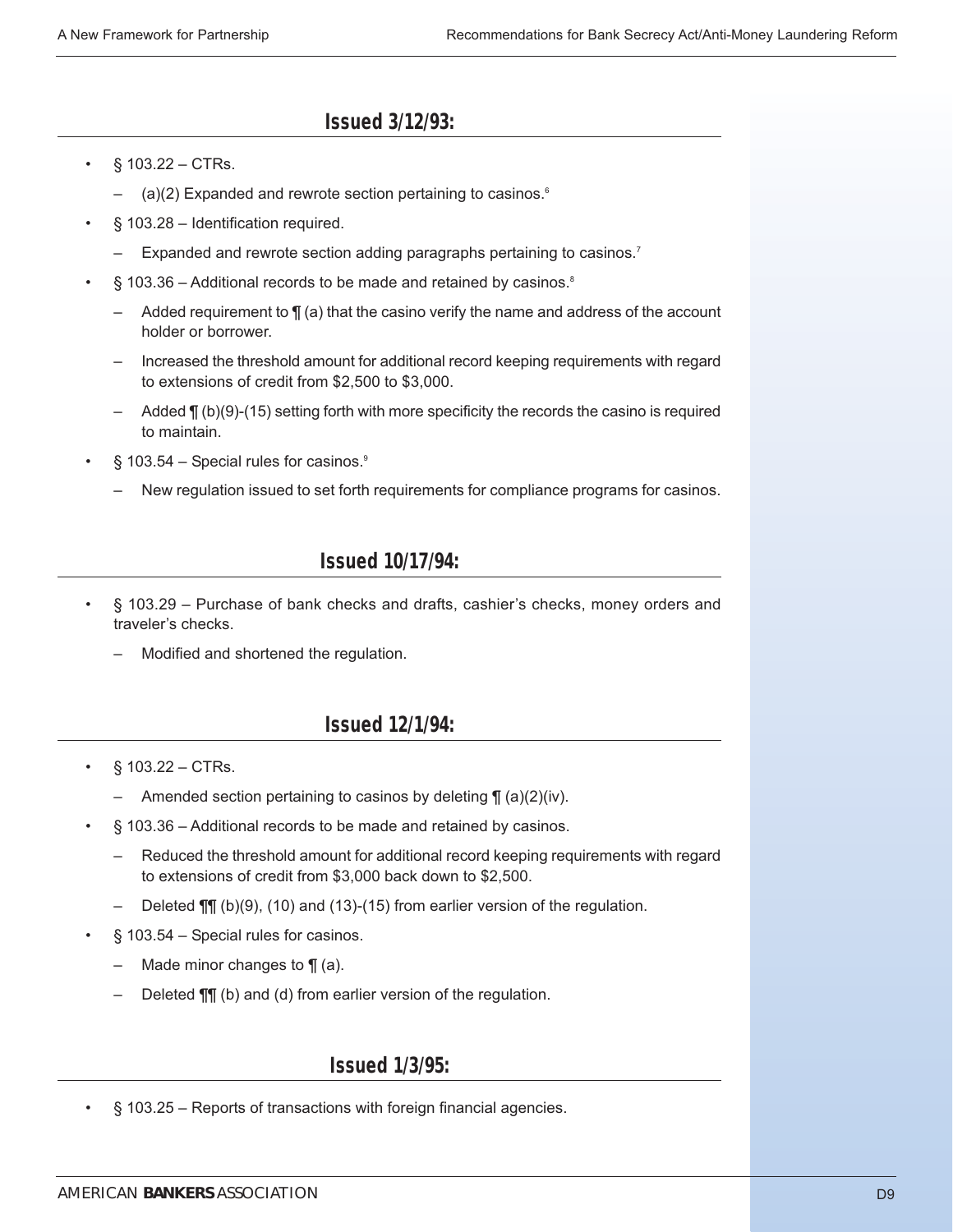- (b)(2) Changed the term "wire or electronic transfers" to "transmittal orders" and deleted a long litany of information required and substituted the phrase: "all information maintained by that institution pursuant to § 103.33," pertaining to "records to be made and retained by financial institutions."10
- § 103.33 Records to be made and retained by financial institutions.
	- Added  $\P\P$  (e), (f) and (g) to implement the wire rule as authorized by the Annunzio-Wylie Anti-Money Laundering Act in 1992.<sup>11</sup>

### **Issued 4/24-25/96:**

- § 103.21 Reports by banks of suspicious transactions.
	- Added this new regulation setting forth the requirement of banks to file suspicious activity reports.
- $§ 103.22 CTRs.$ 
	- $(a)(1)$  Inserted the phrase: "Transactions in currency by exempt persons with banks occurring after April 30, 1996, are not subject to this requirement [to file CTRs] to the extent provided in ¶ (h) of this section."
	- (h) Added this new paragraph which set forth the following five categories of exempt customers who could be treated as exempt from the filing requirements of the regulation after 4/30/96:
		- A bank's domestic operations.
		- An agency of the U.S.
		- A government established entity.
		- A corporation listed on a stock exchange.
		- A subsidiary of a listed corporation.
	- This section added a limited safe harbor for failure to file a CTR based on an incorrect exemption.
- § 103.33 Records to be made and retained by financial institutions.
	- Amended introductory language to  $\P\P$  (e), (f) and (g).
	- Added  $\P\P$  (g)(3) and (4) to provide for a safe harbor for transmittals of funds prior to conversion to the expanded Fedwire message format.

### **Issued 9/8/97:**

- § 103.22 CTRs.
	- (a) Deleted modifying date "occurring after 4/30/96."
	- (h) Made the following amendments:
		- Deleted the date of 4/30/96.
		- Added to the list of exempt customers the domestic operations of a nonbank financial institution.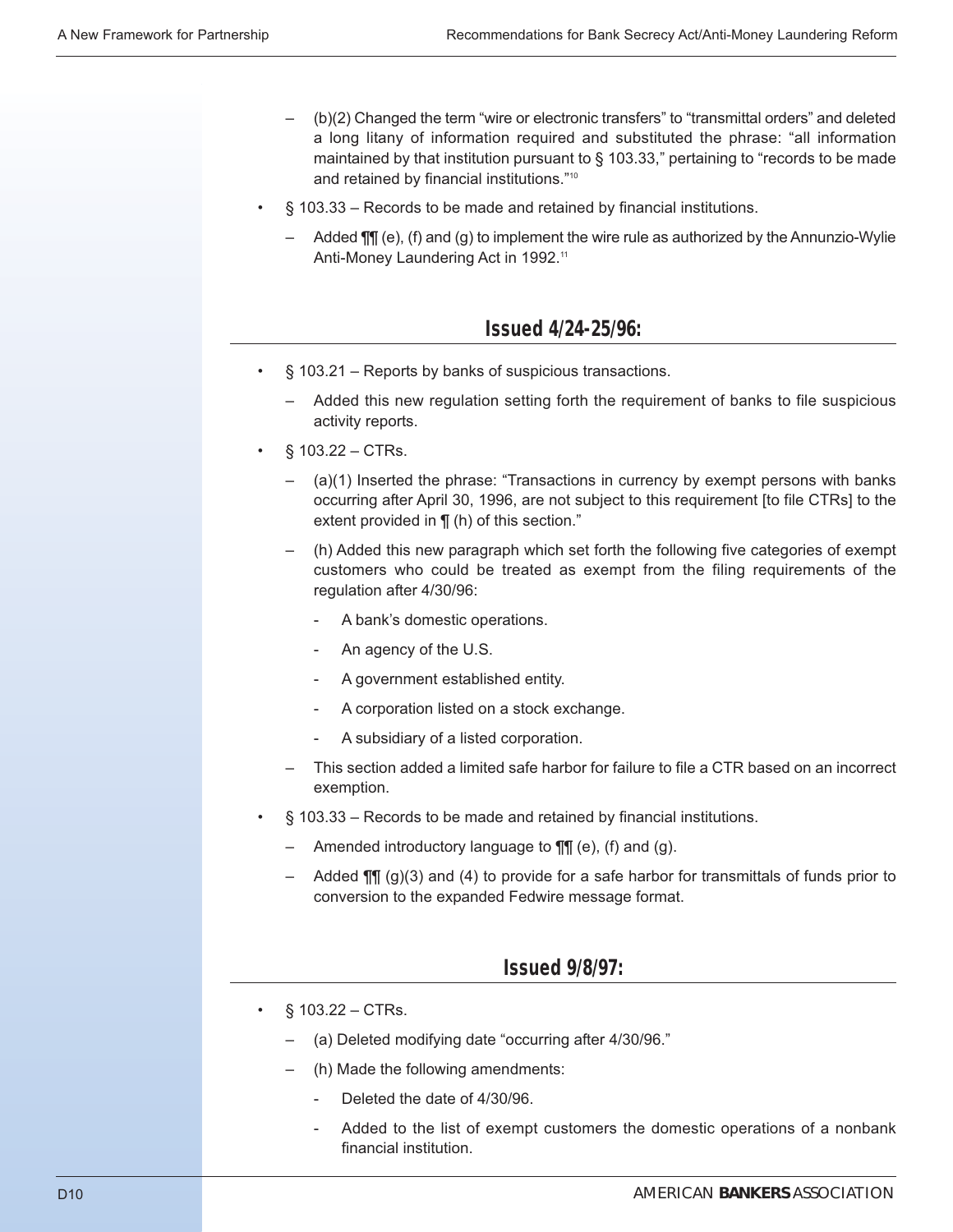- Added examples to the list of exempt customers.
- Set forth the requirement for, at a minimum, annual verification of the status of exempt customers.

#### **Issued 9/21/98:**

#### •  $§ 103.22 - CTRs.$

- Significantly rewrote the regulation, establishing the phase I and I exemption process.
	- Eliminated the need for the customer to sign the exemption filing.
	- Eliminated the requirement that the exemption be restricted to a designated amount commensurate with the customer's customary activity.
	- Added requirement that the customer to be exempt has maintained an account for at least 12 months.
	- Added a requirement for an annual review of the exemption.
	- Added a requirement for a biennial filing.

### **Issued 8/20/99:**

- § 103.37 Additional records to be made and retained by currency dealers or exchangers.
	- Added  $\P$  (c) which states that the regulation does not apply to banks that offer services in dealing or changing currency to their customers as an adjunct to their regular service.
- § 103.41 Registration of money services businesses.
	- Added new Subpart D Special Rules for Money Services Businesses, setting forth the new registration requirements for money services businesses. The effective date of the regulation was 9/30/99 and the date for registration of MSBs was 12/31/01.
- $§ 103.57 -$  Civil penalty.
	- Changed the citations in ¶¶ (d) and (e) to correspond to renumbered citations in the regulations.

### **Issued 3/14/00:**

- § 103.20 Reports by money services businesses of suspicious transactions.
	- Added new regulation requiring SARs to be filed by MSBs. Effective date of the regulation was 12/31/01.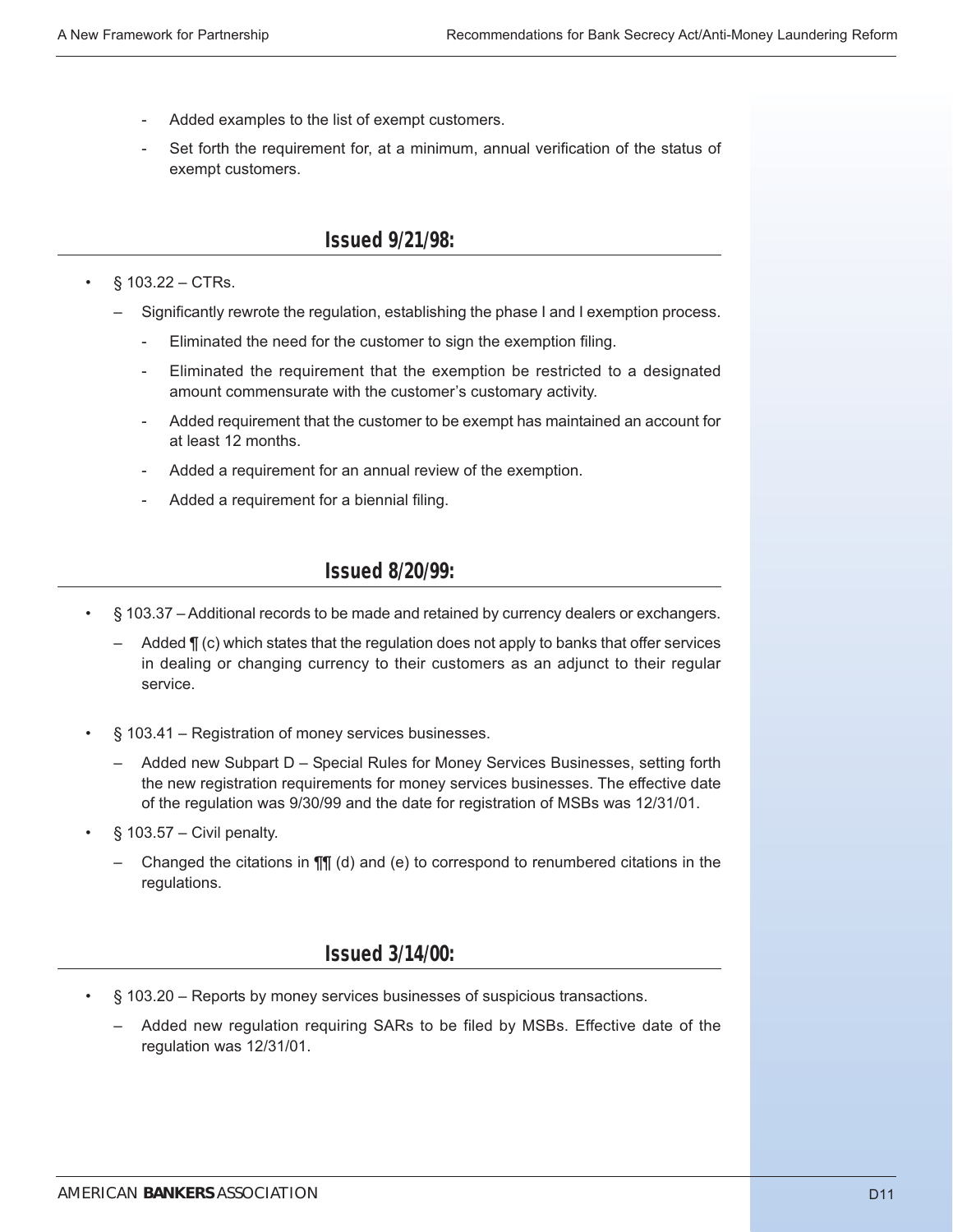### **Issued 12/31/01:**

- § 103.30 Reports relating to currency in excess of \$10,000 received in a trade or business.
	- Added new regulation requiring CTRs to be filed by a trade or business.

### **Issued 3/4/02:**

- § 103.100 Information sharing with federal law enforcement agencies.
	- Section reserved.
- § 103.110 Voluntary information sharing among financial institutions.
	- Added new regulation implementing  $\S$  314(b) of the USA Patriot Act dealing with the sharing of information between banks.

### **Issued 4/29/02:**

- § 103.120 AML program requirements for financial institutions.
	- Set forth overview of requirements for a BSA program.
- § 103.125 AML program for MSBs.
	- Set forth the AML program requirements for MSBs.
- § 103.130 AML program for mutual funds.
	- Set forth the AML program requirements for mutual funds.
- § 103.135 AML program for operators of credit card systems.
	- Set forth the AML program requirements for operators of credit card systems.
- § 103.170 Deferred AML programs for certain financial institutions.
	- Deferred the issuance of AML program requirements for various financial institutions.

### **Issued 7/1/02:**

- § 103.19 Reports by brokers or dealers in securities of suspicious transactions.
	- Added new regulation requiring SARs to be filed by securities broker/dealers. Effective date of the regulation was 12/30/02.

### **Issued 7/23/02:**

- 103.181 Special due diligence programs for banks, savings associations and credit unions.
	- Issued as a place holder for regulations to be issued implementing § 312 of the USA Patriot Act.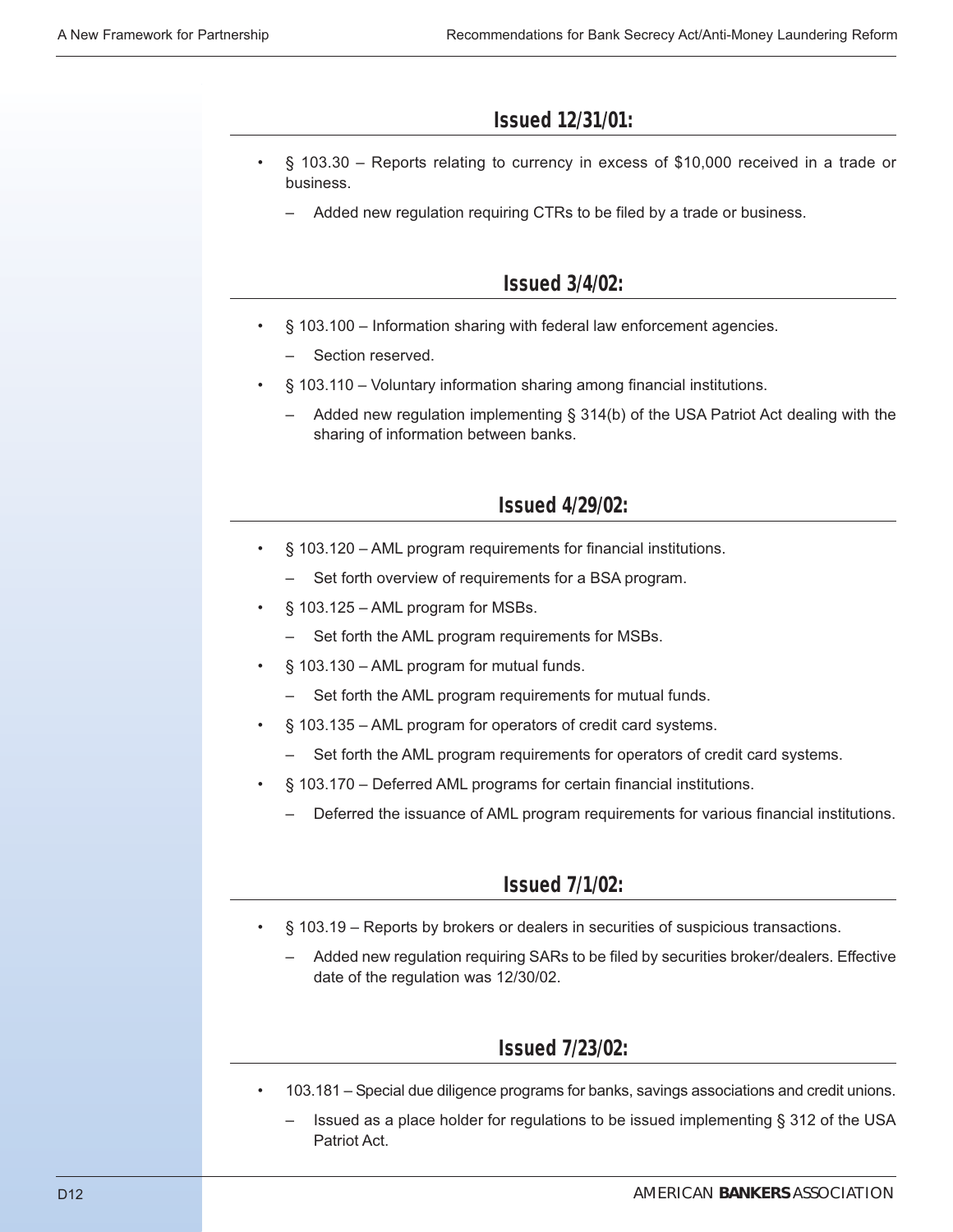- 103.182 Special due diligence programs for securities brokers and dealers, FCMs and introducing brokers.
	- Issued as a place holder for regulations to be issued implementing § 312 of the USA Patriot Act.
- 103.183 Special due diligence programs for other financial institutions.
	- Issued as a place holder for regulations to be issued implementing § 312 of the USA Patriot Act.

# **Issued 9/26/02:**

- § 103.21 Reports by casinos of suspicious transactions.
	- Added new regulation requiring SARs to be filed by casinos. Effective date of the regulation was 3/25/03.
- § 103.100 Information sharing between Federal law enforcement agencies and financial institutions.
	- Added new regulation implementing § 314(a) of the USA Patriot Act dealing with the sharing of information between the government and banks.
- § 103.110 Voluntary information sharing among financial institutions.
	- Rewrote this regulation implementing § 314(b) of the USA Patriot Act dealing with the sharing of information between banks.
- § 103.185 Summons or subpoenas of foreign records; termination of correspondent relationship.
	- Added new regulation implementing § 319 of the USA Patriot Act.

# **Issued 12/4/02:**

- § 103.177 Prohibition on correspondent accounts for foreign shell banks; records concerning owners of foreign banks and agents for service of legal process.
	- Added new regulation implementing §§ 313 and 319 of the USA Patriot Act.

### **Issued 5/9/03:**

- § 103.121 Customer Identification Programs for banks, etc.
	- Added new regulation implementing § 326 of the USA Patriot Act dealing with customer identification programs for banks and other financial institutions.
- § 103.122 CIP for broker-dealers.
	- Added new regulation implementing § 326 of the USA Patriot Act dealing with CIP for broker-dealers.
- § 103.123 CIP for futures commission merchants and introducing brokers.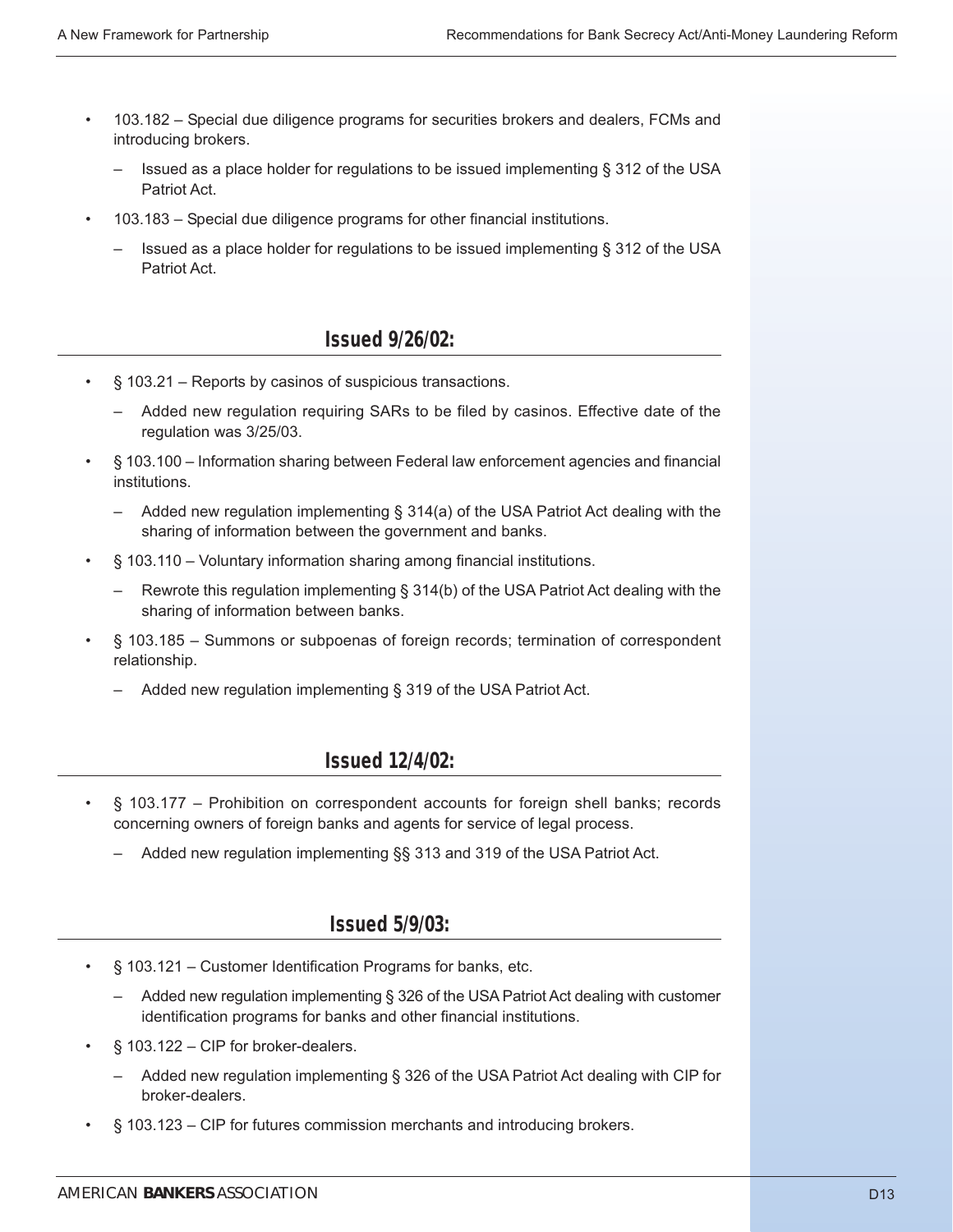- Added new regulation implementing § 326 of the USA Patriot Act dealing with CIP for FCMs and IBs.
- $§$  103.131 CIP for mutual funds.
	- Added new regulation implementing § 326 of the USA Patriot Act dealing with CIP for mutual funds.

### **Issued 11/20/03:**

- § 103.17 Reports by futures commission merchants and introducing brokers of suspicious transactions.
	- Added new regulation requiring SARs to be filed by FCMs and IBs. Effective date of the regulation was 11/20/03.

### **Issued 6/9/05:**

- § 103.140 AML programs for dealers in precious metals, precious stones, or jewels.
	- Set forth the AML program requirements for dealers in precious metals, precious stones, or jewels. Effective date of 7/11/05.

### **Issued 11/3/05:**

- § 103.16 Reports by insurance companies of suspicious transactions.
	- Added new regulation requiring SARs to be filed by insurance companies. Effective date of the regulation was 5/2/06.
- § 103.137 AML programs for insurance companies.
	- Set forth the AML program requirements for insurance companies.

### **Issued 1/4/06:**

- § 103.176 Due diligence programs for correspondent accounts for foreign financial institutions.
	- Added new regulation implementing § 312 of the USA Patriot Act pertaining to foreign correspondent banks. Effective date of the regulation was 7/5/06.
- § 103.178 Due diligence programs for private banking accounts.
	- Added new regulation implementing § 312 of the USA Patriot Act pertaining to private banking accounts. Effective date of the regulation was 7/5/06.
- § 103.181-183 Special due diligence programs.
	- Repealed the regulations issued on 7/23/02 that effectively served as place holders for regulations implementing § 312 of the USA Patriot Act.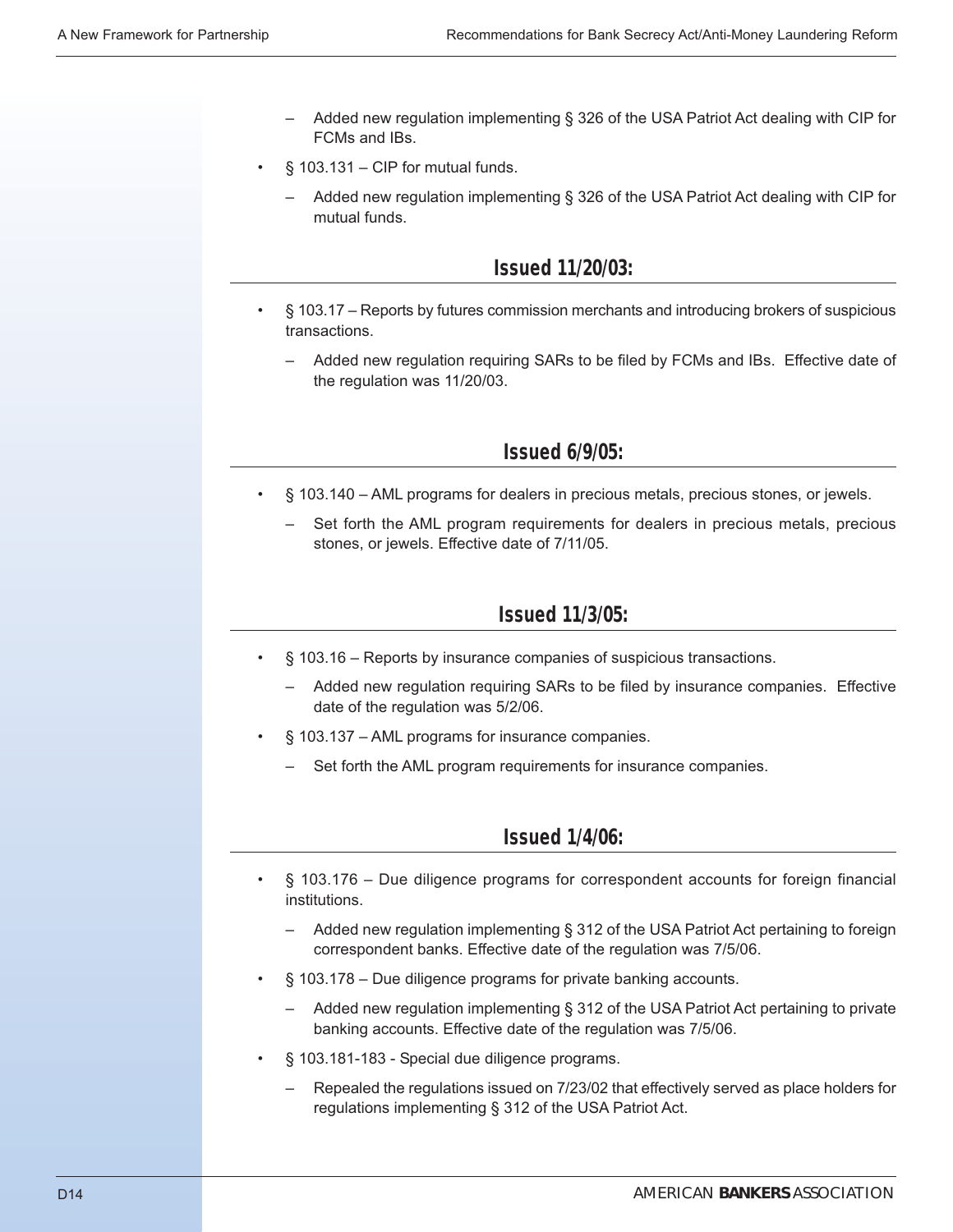# **Issued 5/4/06:**

- 103.15 Reports by mutual funds of suspicious transactions.
	- Added new regulation requiring SARs to be filed by mutual funds. Effective date of the regulation was 10/3106.